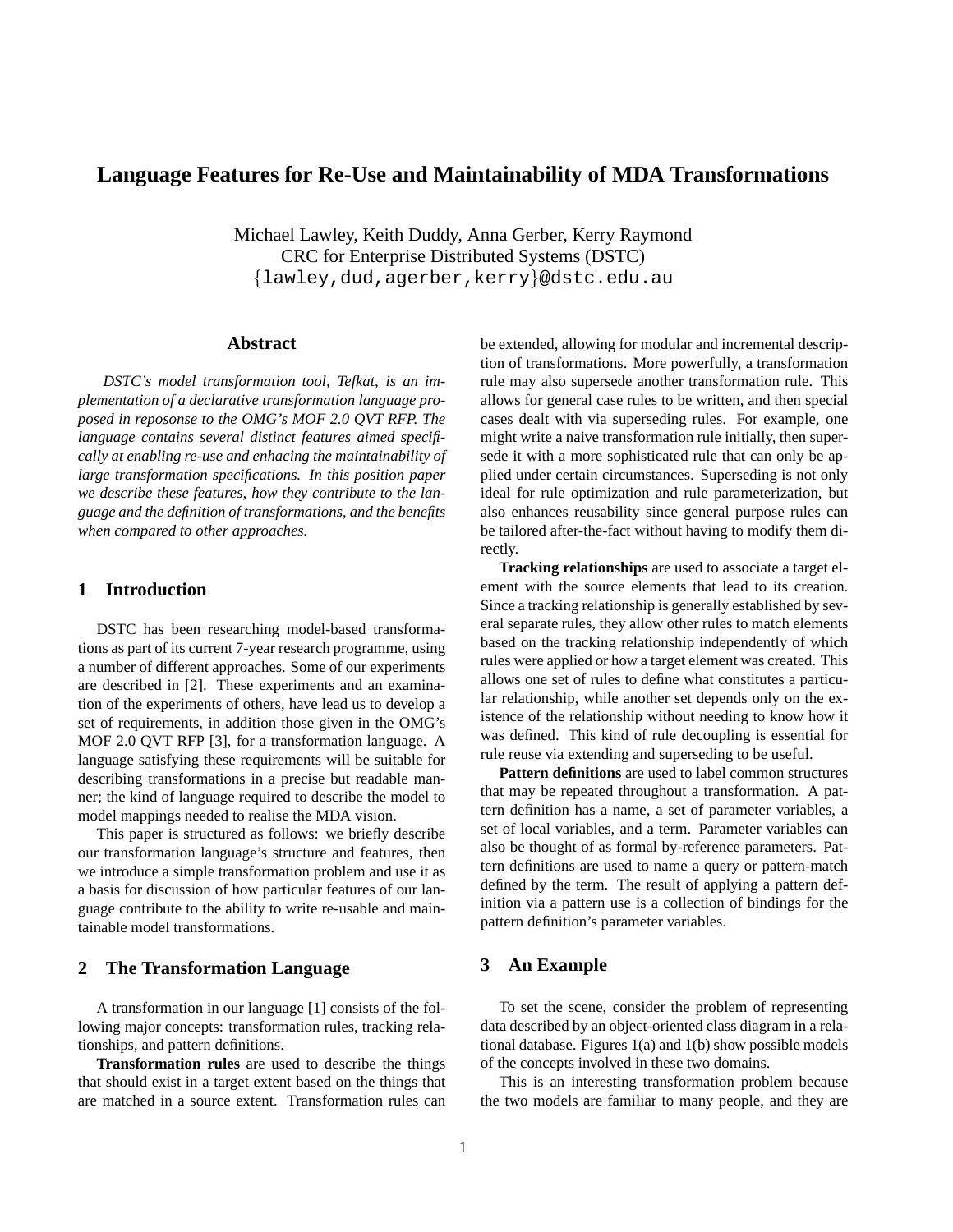

**Figure 1. Simple source and target models**

not so similar that a transformation is essentially one-toone. Additionally, there are simple alternative transformations possible that result in different performance characteristics that we can also explore.

Let us consider what such a transformation might involve. Firstly, we might expect each Class to have a corresponding Table, each DataType to have a corresponding Type, and each Attribute of each Class to have a corresponding Column in the corresponding Table.

Since our class model doesn't contain any information about the combination of attributes (if any) that constitute a key, we will also need a Column per Table to store an *object-id* that represents an object's identity.

Noting that an Attribute may be multi-valued, it would be rather inefficient to store all the other attributes multiple times in order to store the multi-valued attribute. Instead, we want a separate table for each Column corresponding to a multi-valued Attribute along with a Column for the objectid so we can perform the requisite joins.

If an Attribute's type is a DataType, then the corresponding Column's type would be the Type corresponding to the DataType, but if the Attribute's type is a Class, then the corresponding Column would need to be a foreign key, so its type would be that of the (primary) key of the referenced table which is the object-id Column.

# **4 Features supporting re-use and maintainability**

### **4.1 Declarative rules and implicit object creation**

Reflecting on the above description, the first thing to notice is that the description is declarative – it describes the things we want to generate and the reasons why we want to generate them, but it does not say how or when to create them, nor does it involve a description of traversing either the source or the target models. Additionally, while there are natural dependencies between parts of the description, there is no explicit statement of "do this then do that"; rule ordering is implicit, not explicit.

By adopting a declarative approach to transformation specification and letting the transformation engine determine the order of rule application based on the implicit dependencies, objects are just created as needed.

This means that the transformation specifier is relieved of the burden of ensuring an object has been created at the right time and with the right type. For example, a rule may want an object to actually be an instance of a sub-class of the type it was given when another rule created it.

Additionally, relying on the engine to create objects at the right time and with the right type makes it much simpler to make changes to a transformation specification, or when re-using existing transformation rules.

#### **4.2 Loosly coupled rules**

Our experiences have shown that there are 3 fairly common styles to structuring a large or complex transformation, reflecting the nature of the transformation. They are:

**source-driven,** in which each transformation rule is a simple pattern (often selecting a single instance of a class or association link). The matched element(s) are transformed to some larger set of target elements. This style is often used in high-level to low-level transformations (e.g., compilations) and tends to favour a traversal style